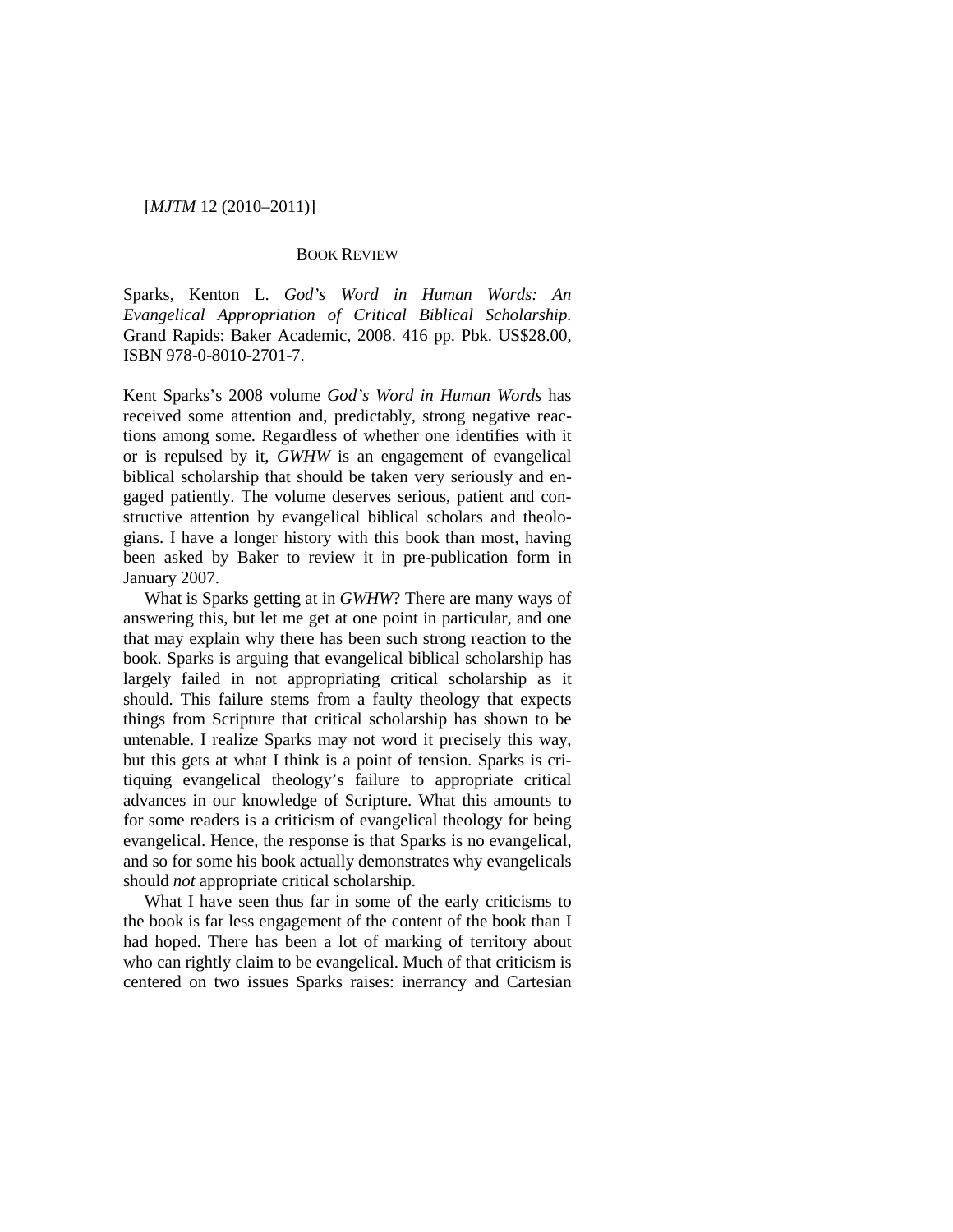#### SPARKS *God's Word in Human Words*

dualism.

Sparks denies the "traditional" doctrine of inerrancy, so—as the rhetoric goes—he is no evangelical, and so he is part of the problem not the solution. I understand this chain of reasoning, but, again, I would like to see more reflection given to why Sparks would say what he does. The truth of the matter is that, whether or not one agrees with Sparks's assessment of things, he most certainly understands the theological architecture of evangelicalism. He is also a trained biblical scholar, and he is saying, with both sides of the issue in mind, "we have a problem"—a sentiment generations of evangelical biblical scholars can relate to on one level or another, although typically with more reticence. Those who for whatever reason do not appreciate this problem will likely dismiss Sparks's theological project. Those who do appreciate the problem may not all agree with Sparks, but they will realize that the problem deserves serious engagement, and so will contribute to the discussion.

*GWHW* is a concentrated, deliberate attempt within evangelicalism to address the serious tensions between evangelical theology and modern biblical scholarship, and to do so in a detailed, academic manner (which does not mean exhaustive or flawless, by any means). To walk away from the problem or maintain that there is no problem is to affirm Sparks's diagnosis. To appeal, as some have, to the "clear teachings" of Scripture as to its own character, and thus neutralize the problem and Sparks's argument (as if Sparks is somehow unaware of these passages), is not an argument but an assertion, the very assertion of evangelical dogma that Sparks is challenging.

As for Descartes, I hope that readers can move beyond who is a Cartesian dualist and who isn't. I understand that Sparks is the one who brought it up, but if being called Cartesian is offensive, it is wisest to move on and listen to *the actual critique itself*, namely that evangelical theology does not do well with alternate paradigms of the nature of Scripture because its system of thought depends on certitude in a number of areas, Scripture being one of them. Ironically, we should consider whether some of the criticisms of *GWHW* actually bear this out. At this point, at least, I have seen more reactions to words than concepts, and I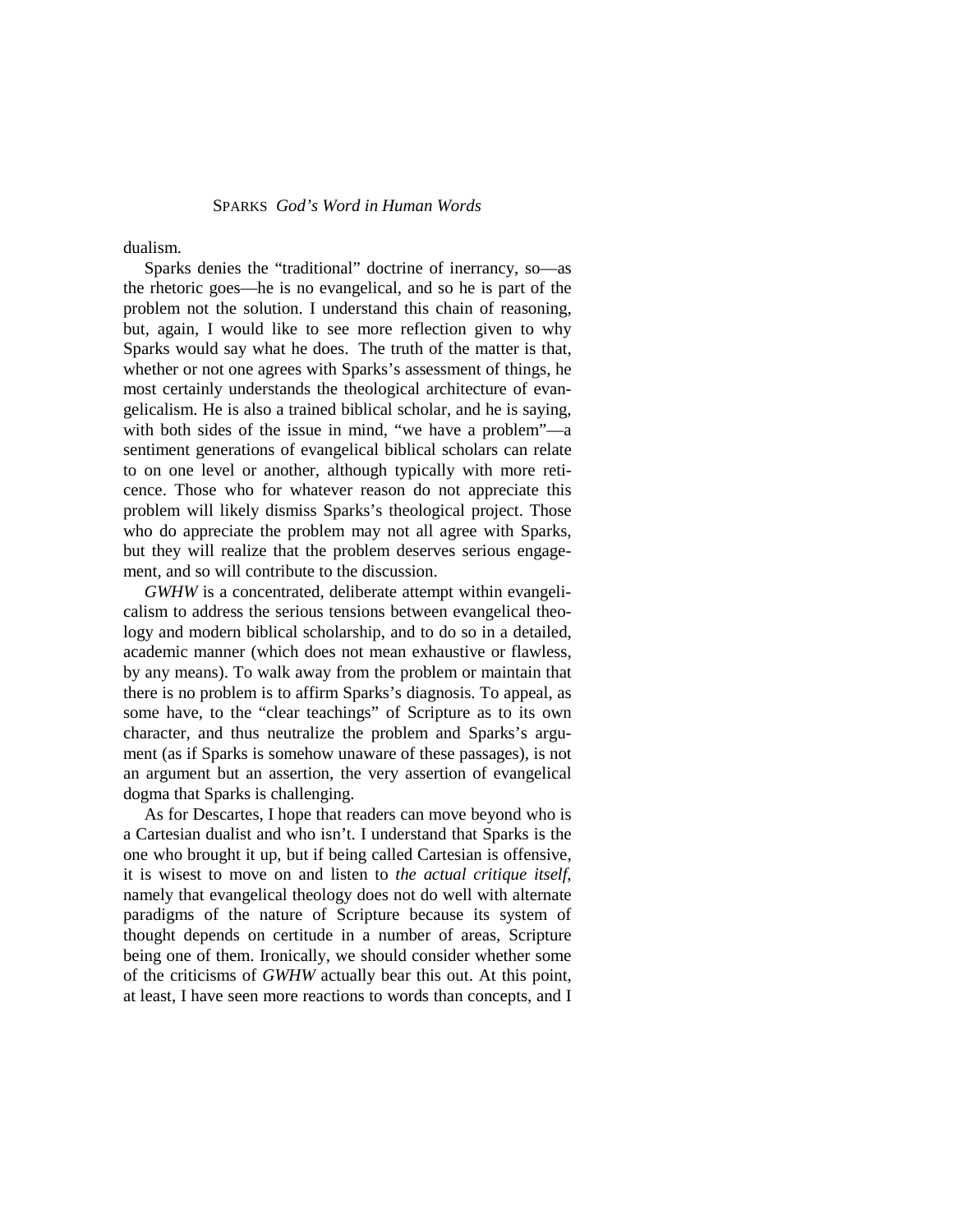## *McMaster Journal of Theology and Ministry* 12

hope the discussion does not get derailed there.

#### The central ideas of the book are as follows:

*The Bible is God's word expressed in fully human words, and so is, by God's own design, subject to the types of analyses offered by modern biblical criticism.* Another way of putting this is that, for Sparks, it is the evangelical doctrine of Scripture (which when properly articulated does not mute Scripture's "humanity") that demands it be engaged in a manner consistent with that humanity.

*Modern biblical criticism has truly hit on many irrefutable rearticulations of Scripture that most certainly affect how we as evangelicals should think and talk about Scripture.* Modern biblical criticism has argued persuasively that (1) the Old Testament is a product of lengthy development more than "all-atonce" authorship (i.e., source criticism, form criticism, tradition history), and (2) Israel's religion cannot be properly understood in isolation from the religion of the surrounding cultures (i.e., comparative religions). From where I sit, I would add that *many evangelical Old Testament scholars accept and work within these parameters*, at least on some level. Sparks argues that this is done at best very inconsistently. I would put it a bit differently, that evangelical work is done without *deliberate* engagement of how such parameters affect how we think about the nature of Scripture (a central concern in my book *Inspiration and Incarnation*). In other words, for many evangelical biblical scholars, it is not a question of *whether* critical insights should be employed, but what it means to do that "well" and, more importantly, to what extent such appropriation should affect evangelical theology.

*God accommodates his word to fallible human modes of expression and thinking.* Sparks's main hook for engaging biblical criticism is Calvin's notion of accommodation. This model is, for Sparks, less problematic than an incarnational model (which I employ). Either way, the "humanness" of Scripture is something God is comfortable with *as human*, not because God successfully maneuvers around Scripture's unfortunate creatureliness. This humanity of Scripture is God's chosen means by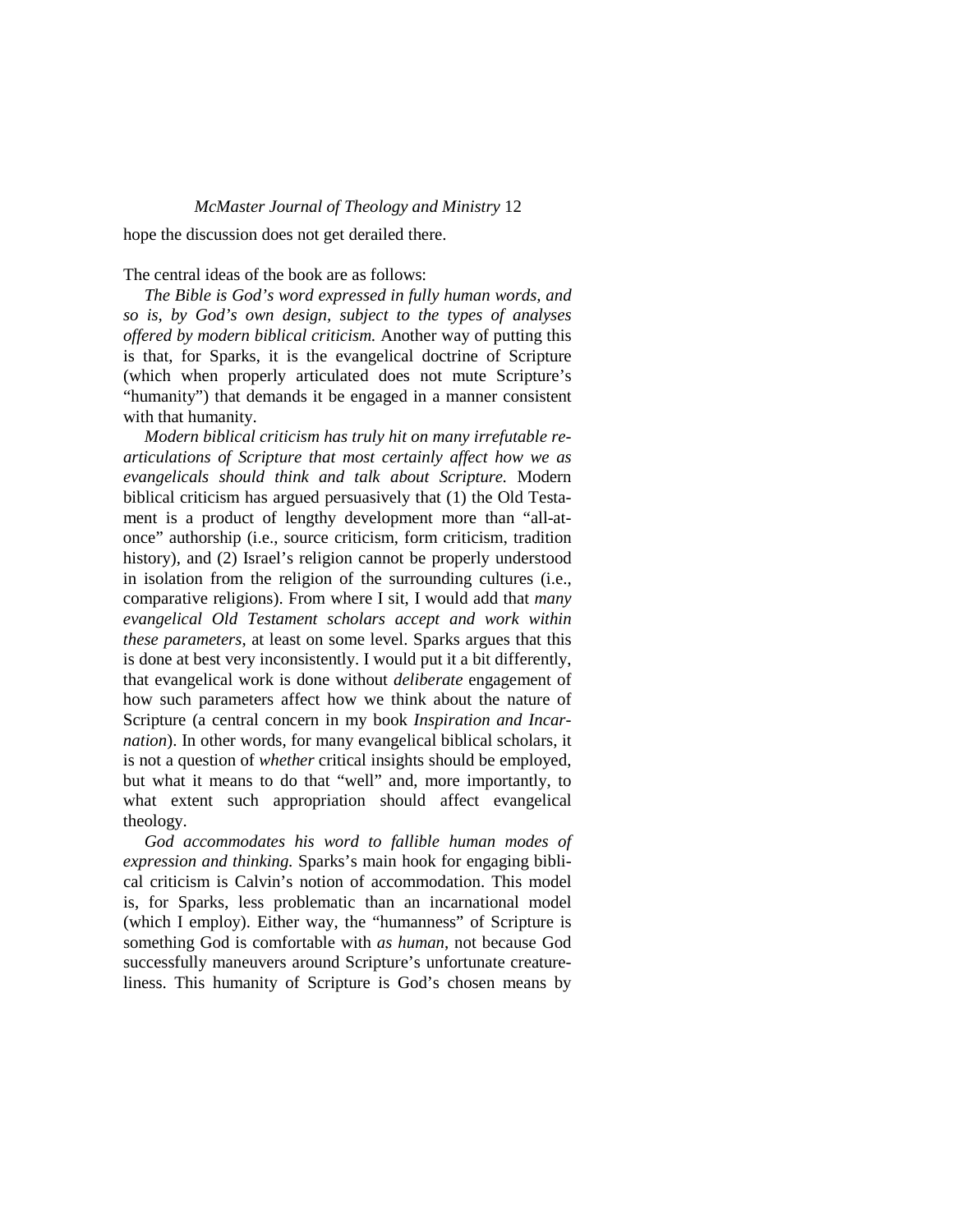## SPARKS *God's Word in Human Words*

which to speak. For Sparks, accommodation does a better job of explaining why the Bible looks the way it does, and critics of Sparks would need to present a more persuasive model in response rather than simply pointing out that Sparks is working from a different model.

*One cannot appeal to evangelical theological prolegomena to adjudicate the proper influence critical scholarship should have. In fact, those who appeal to such prolegomena without also being fully conversant with biblical criticism and its more solid developments are (ironically) in no position to critique the theological matter, even if that discussion turns back on theological prolegomena.* This is a sore point to be sure. Sparks is saying "the gate-keepers have no clothes." If Sparks argues, "such-andsuch point of evangelical doctrine is wrong for this demonstrable reason," a response such as "it is not evangelical theology to say such things," or "here is a list of evangelicals who would take offense at that," or something similar, is inadequate. A defense of evangelical theology against Sparks's arguments cannot be simply a *reassertion* of evangelical theology. Unfortunately, this is where the discussion has stalled.

*Evangelical biblical scholarship has a history of employing certain "strategies" whereby critical insights can be held at arm's length from evangelical theology, what Sparks refers to as "Critical Anti-Criticism" (a term borrowed from church historian Mark Noll), and is marked by special pleading and a selective engagement of the evidence.* Sparks is making a rather bold point here, one that has ruffled a few feathers. I can understand why, but the point remains whether Sparks is correct or not, or perhaps better, to what extent he is correct or not. Sparks is not afraid to name names. His charge is substantive and cannot be dismissed lightly.

*If anything, for apologetic purposes, an evangelical doctrine of Scripture cannot be developed in the absence of true engagement and general acceptance of modern criticism.* This is one of the ironies of the book. It will be said, as already has been, that the positions outlined in *GWHW* will lead the sheep astray. It is, therefore, a "dangerous" book. Sparks would contend that biblical criticism has indeed led people astray, but that is not a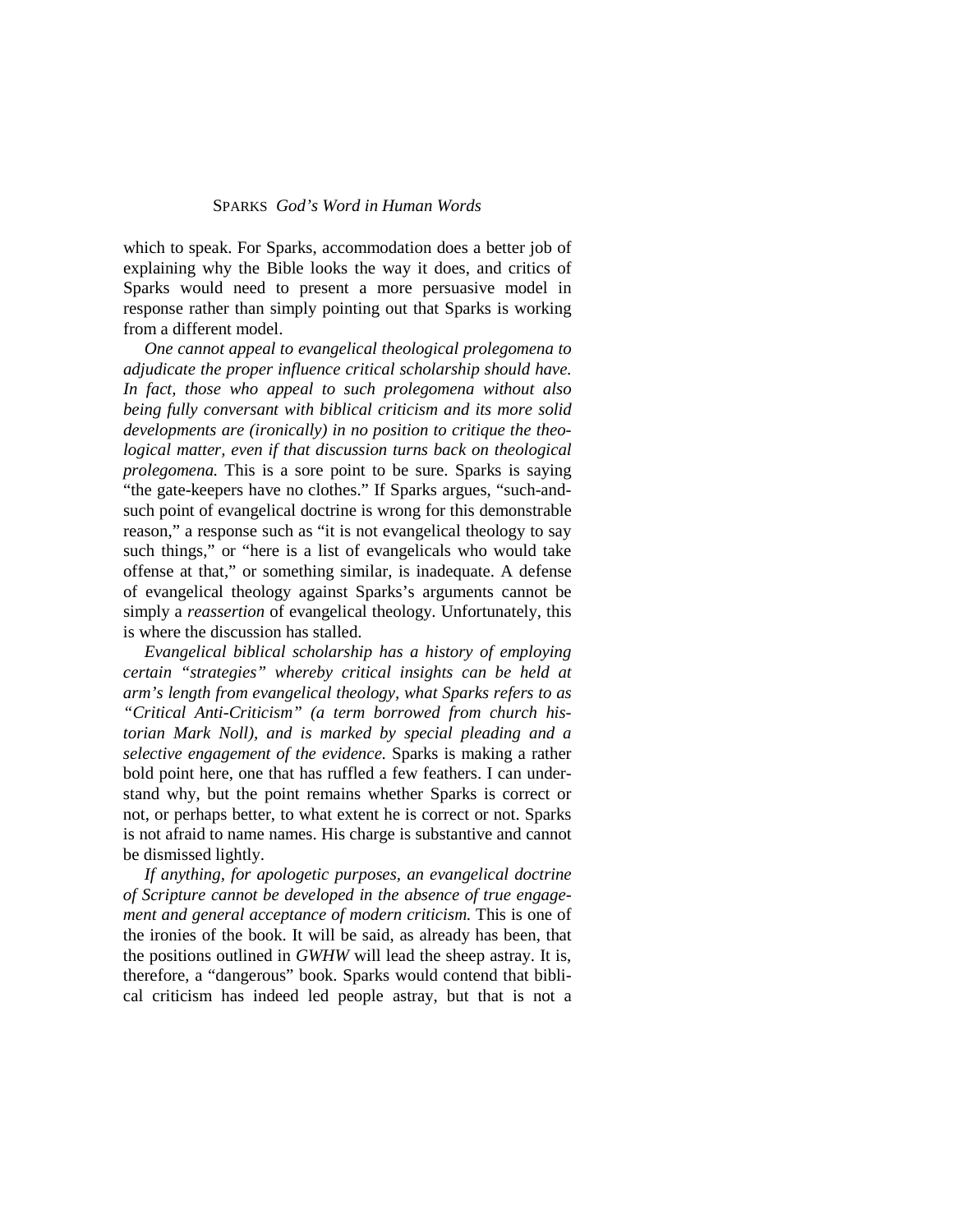## *McMaster Journal of Theology and Ministry* 12

necessary consequence. Unfortunately, by failing to offer viable and persuasive alternate paradigms, evangelicalism has been an unwitting accomplice in "leading the sheep astray" by inadequately addressing the very real challenges of biblical criticism. As counterintuitive as it might appear to some, Sparks is writing an apology for Scripture, but one that asserts the need to adjust seriously evangelical doctrine.

*Although Sparks understands the difficult interplay between academia and the church (including the world of Christian academy, where progress of thought and constituency expectations often collide), it is high time for the church to embrace true developments in our knowledge of Scripture rather than automatically adhering to older models of thinking or bowing to constituency (i.e., economic) demands.* This is where Sparks argues all of this has to lead. Agree or disagree, he is to be commended for deliberately expressing the sociological factors that (at least in my view) drive many of our theological discussions.

Of course, there are other points of the book worth drawing out, but these are the central ones in my estimation. Each of these points deserves serious and patient interaction, not rote reaction.

In general, I would say that a great strength of the book is Sparks's assessment of the evangelical biblical scholarship landscape. One difference I have with Sparks is that he argues that evangelical scholars do not engage critical issues, whereas I say that evangelical scholars certainly do engage critical issues positively at times, but generally fail to do the synthetic theological work of bringing that engagement to bear *deliberately* on how they articulate their understanding of the nature of Scripture.

Others might contend that the "assured results of higher criticism" tone Sparks adopts will win over few not already disposed to his point of view (not to mention Sparks's appeal to Barth, Barr, and Wink, to name just three, as examples of scholars who get it right). But I truly hope that critics of Sparks will not focus here. The real point is the *overall* portrait Sparks is painting. Appealing to less than agreeable examples here and there may offer some temporary comfort, but will do nothing to